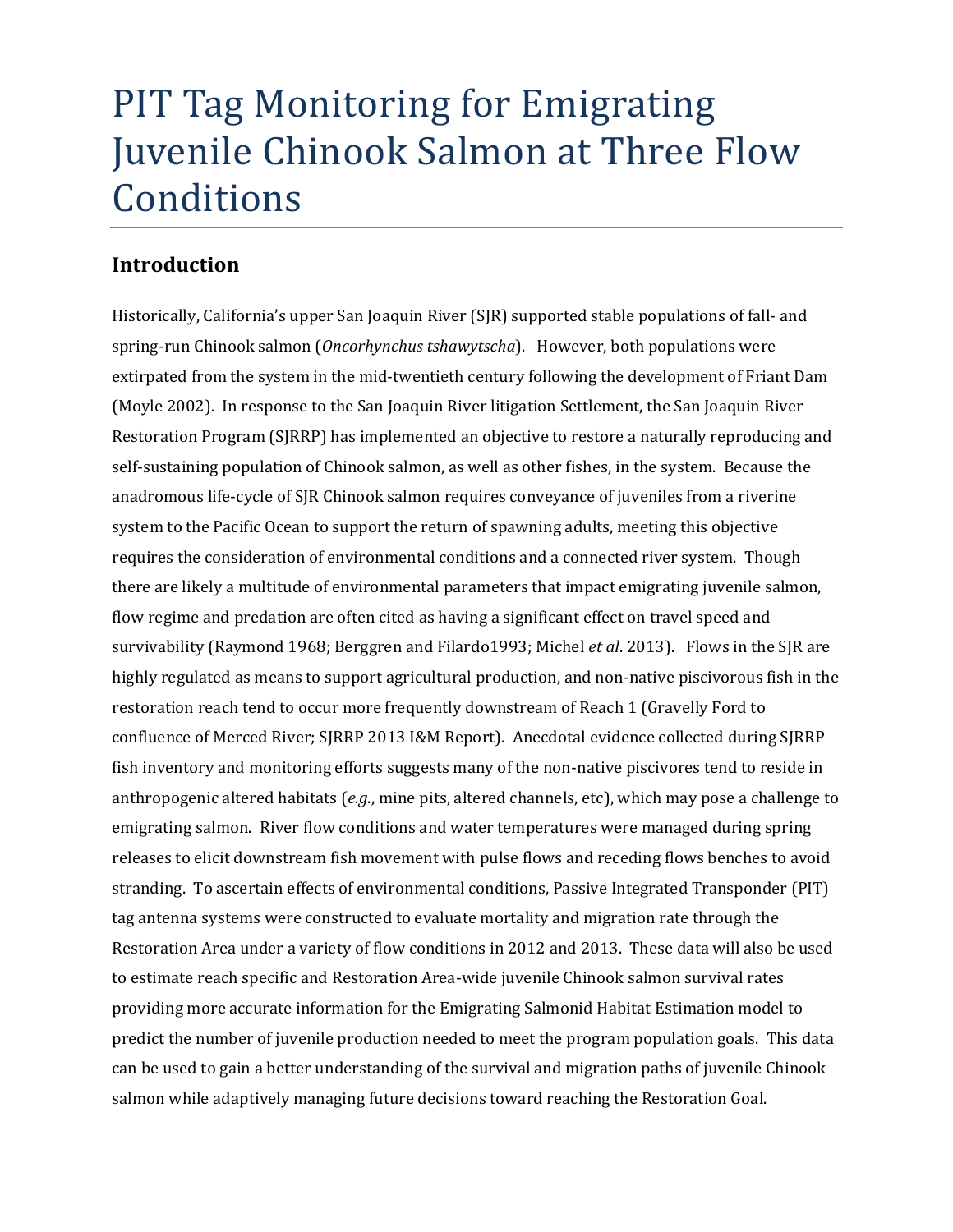## **Methods**

#### *Site Selection*

PIT tag arrays were installed at six sites immediately downstream of Friant Dam (Friant, CA) to San Mateo Crossing (Mendota, CA) in 2012 and 2013. In 2012, three sites were selected in Reach 1: Lost Lake, Wildwood, and Scout Island, and three were selected in Reach 2: Skaggs Bridge, Flood Plain, and San Mateo Crossing (Figure 1). In 2013 three sites were selected in Reach 1: Lost Lake Park, Owl Hollow, and Scout Island, and three were selected in Reach 2: Gragnanai Property, Chowchilla Bifurcation Structure, and San Mateo Crossing (Figure 1).

#### *Antenna Design and Construction*

The basic components of the half duplex arrays consisted of an RFID reader, a power source, a tuning capacitor, and an antenna [\(http://www.oregonrfid.biz/\)](http://www.oregonrfid.biz/). Readers store detection data with tag number, date and time stamp, number of times tag was detected, and number of scans since last detection. Two twelve volt deep cycle batteries were generally hooked up in in parallel to achieve desired voltage output. Batteries were kept charged with a pair of 60 watt 12 volt solar panels(Power UP, Tyler, TX). Tuning capacitors provided a link between the antenna and the reader. Antennas were typically constructed in a loop (swim-through design) to generate a magnetic field and charge the tag when implanted salmon passed through the field, and were typically constructed of 4 – 10 gauge wire (Figure 2 and Figure 3). The antennas built for this study ranged from a simple loop covering a shallow section of river or side channel, to an antenna with several loops covering deep sections. When multiple loops were necessary, they were constructed on opposing banks in close proximity (< 100m) to permit spanning the majority of the rivers width. To maximize tag detection, we attempted to achieve an eight to nine inch read range (upstream, downstream, above, and below the antenna) for all antennas. A summary of 2013 PIT Tag antenna locations and designs are summarized in Table 1.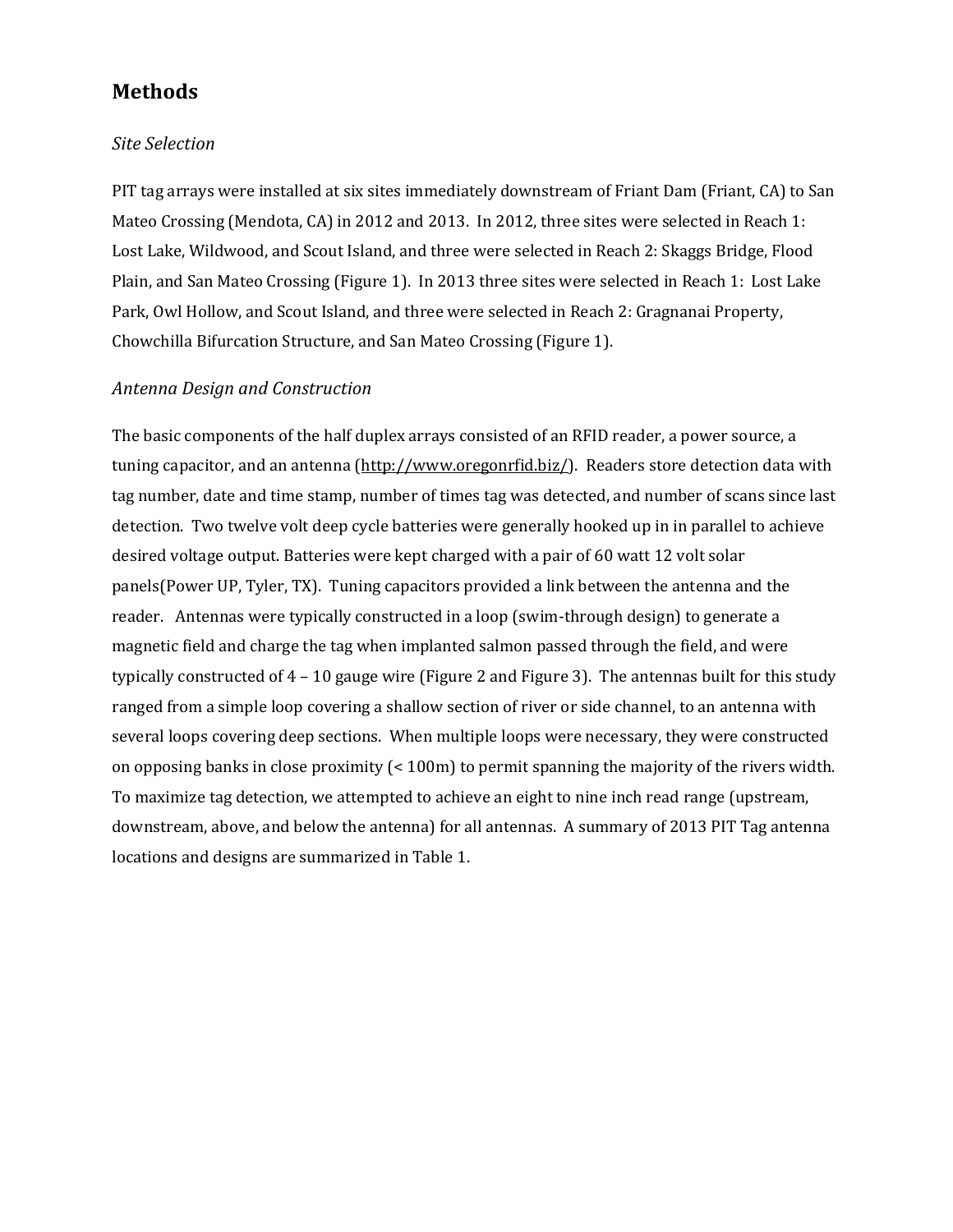

**Figure 1.** – Location of 2012 and 2013 PIT Tag antennas (arrays) used to monitor emigration of juvenile Chinook salmon through Reach 1 and Reach 2 in the San Joaquin River Restoration Area. Sites in Reach 1 used in 2102 included Los Lake, Wildwood, and Scout Island, and sites used in Reach 2 in 2012 included Skaggs Bridge, Flood Plain, and San Mateo Crossing. Sites used in Reach 1 in 2013 included Lost Lake, Owl Hollow, and Scout Island, and sites used in Reach 2 in 2013 included Gragnani Farms, Chowchilla, and San Mateo Crossing.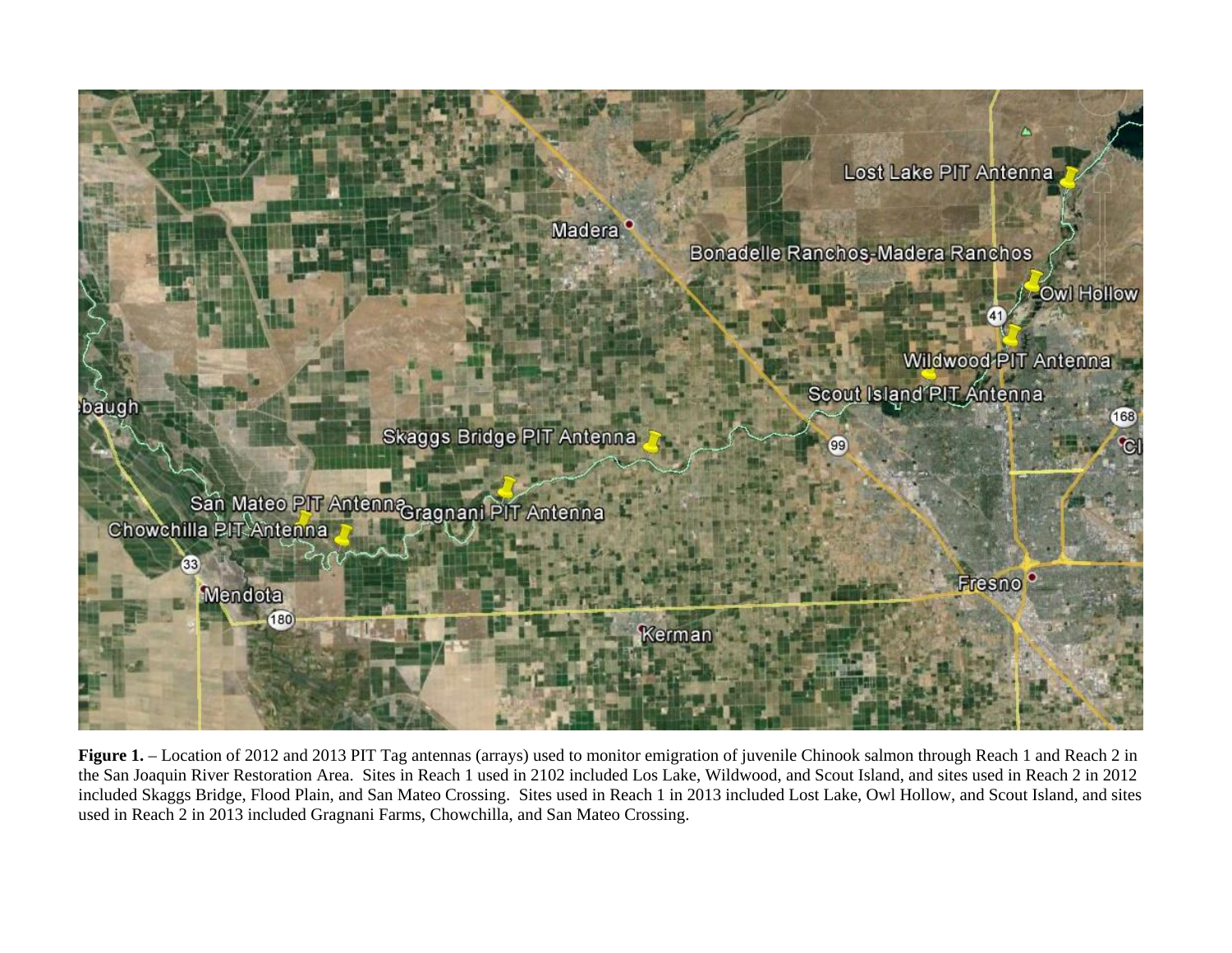

**Figure 2**. – Example of a pass over PIT tag antennae constructed at on the San Joaquin River, California, at the Lost River downstream site (Reach 1).



**Figure 3. -** Example of a swim through PIT tag antennae constructed at on the San Joaquin River, California, at the Chowchilla upstream site (Reach 2.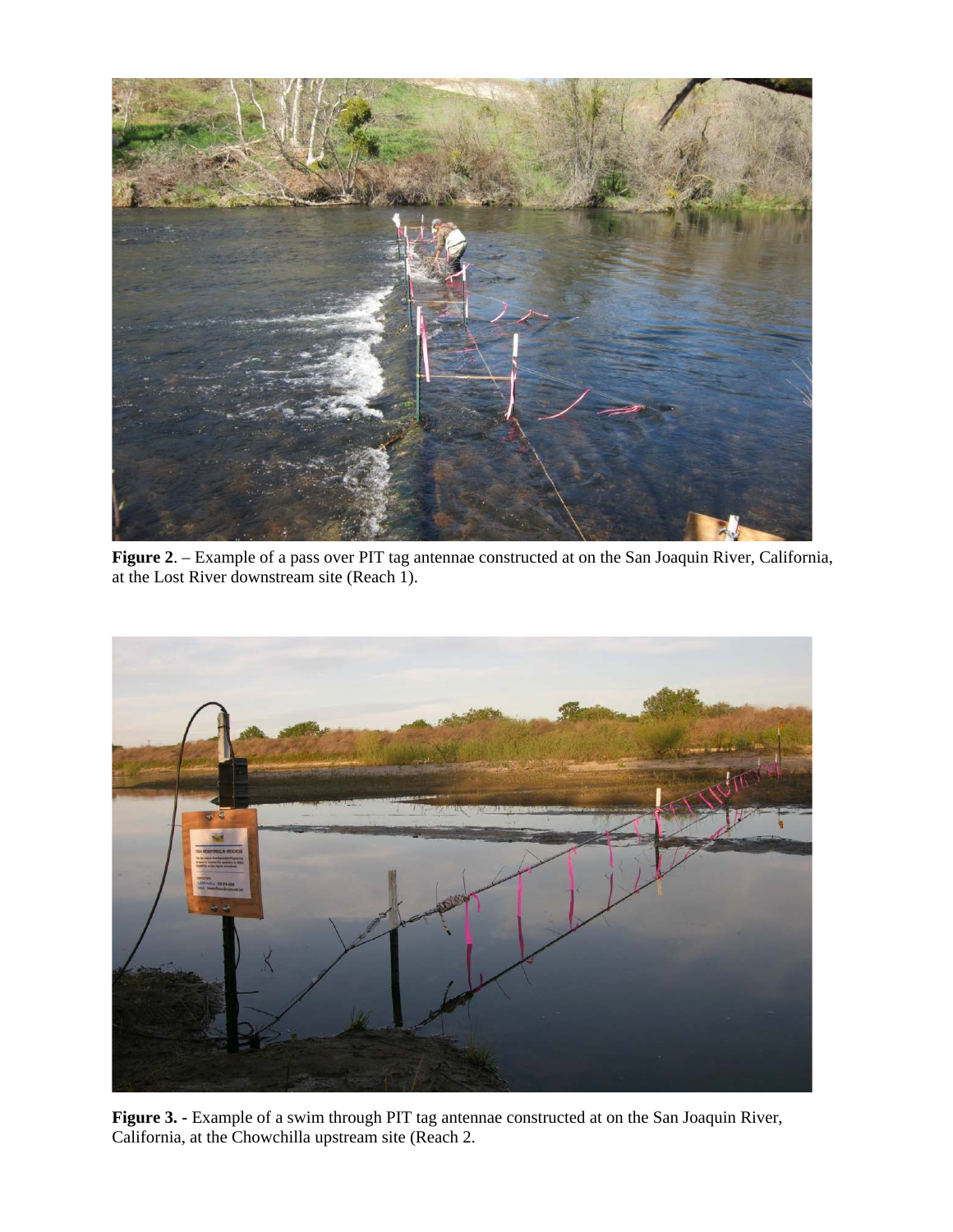**Table 1.** – Location, dimensions, and type of PIT tag antennas developed in 2013 to monitor emigration of juvenile Chinook salmon through Reach 1 and Reach 2 in the upper San Joaquin River, California. Similar designs were used in 2012, but dimensions, read range and wire gauge were not recorded.

| Antenna<br>Location               | Antenna<br>Depth<br>(meters) | Antenna<br>Length<br>(meters) | Antenna<br>Design | Number<br>of Loops | Read<br>Range<br>(meters) | Gauge<br>Wire  | Inductance<br>(Henries) |
|-----------------------------------|------------------------------|-------------------------------|-------------------|--------------------|---------------------------|----------------|-------------------------|
| Lost Lake<br>Upstream             | 0.91                         | 12.19                         | Swim<br>through   | $\overline{2}$     | 0.2                       | $\overline{4}$ | 78.6                    |
| Lost Lake<br>Downstream           | 0.96                         | 16.76                         | Pass over         | $\mathbf{1}$       | $0.22 - 0.35$             | $\overline{4}$ | 42.6                    |
| <b>Owl Hollow</b><br>Upstream     | 0.91                         | 12.19                         | Swim<br>through   | $\overline{2}$     | $0.12 - 0.15$             | $\overline{4}$ | 66.9                    |
| <b>Owl Hollow</b><br>Downstream   | 0.5                          | 14.63                         | Swim<br>through   | $\mathbf{1}$       | 0.17                      | 10             | 42.1                    |
| Owl Hollow<br>Side Channel        | 0.45                         | 9.14                          | Swim<br>through   | $\mathbf{1}$       | 0.15                      | $\overline{4}$ | 24.8                    |
| Scout Island<br>Upstream          | 0.91                         | 9.14                          | Swim<br>through   | $\overline{2}$     | 0.17                      | $\overline{4}$ | 49.3                    |
| <b>Scout Island</b><br>Downstream | 0.91                         | 10.66                         | Swim<br>through   | $\overline{2}$     | 0.17                      | $\overline{4}$ | 55.6                    |
| Gragnani<br>Upstream              | 0.5                          | 14.63                         | Swim<br>through   | $\mathbf{1}$       | 0.2                       | 10             | 38.8                    |
| Gragnani<br>Downstream            | 0.91                         | 13.71                         | Swim<br>through   | $\overline{2}$     | 0.2                       | $\overline{4}$ | 63                      |
| Chowchilla<br>Upstream            | 0.45                         | 19.5                          | Swim<br>through   | $\mathbf{1}$       | 0.12                      | 10             | 52.5                    |
| Chowchilla<br>Downstream          | 0.81                         | 12.19                         | Swim<br>through   | $\overline{2}$     | 0.12                      | 8              | 67.8                    |
| San Mateo<br>Upstream             | 0.4                          | 13.71                         | Swim<br>through   | $\mathbf{1}$       | 0.15                      | 8              | 30.7                    |
| San Mateo<br>Downstream           | 0.81                         | 18.28                         | Swim<br>through   | $\overline{2}$     | 0.2                       | 8              | 90.1                    |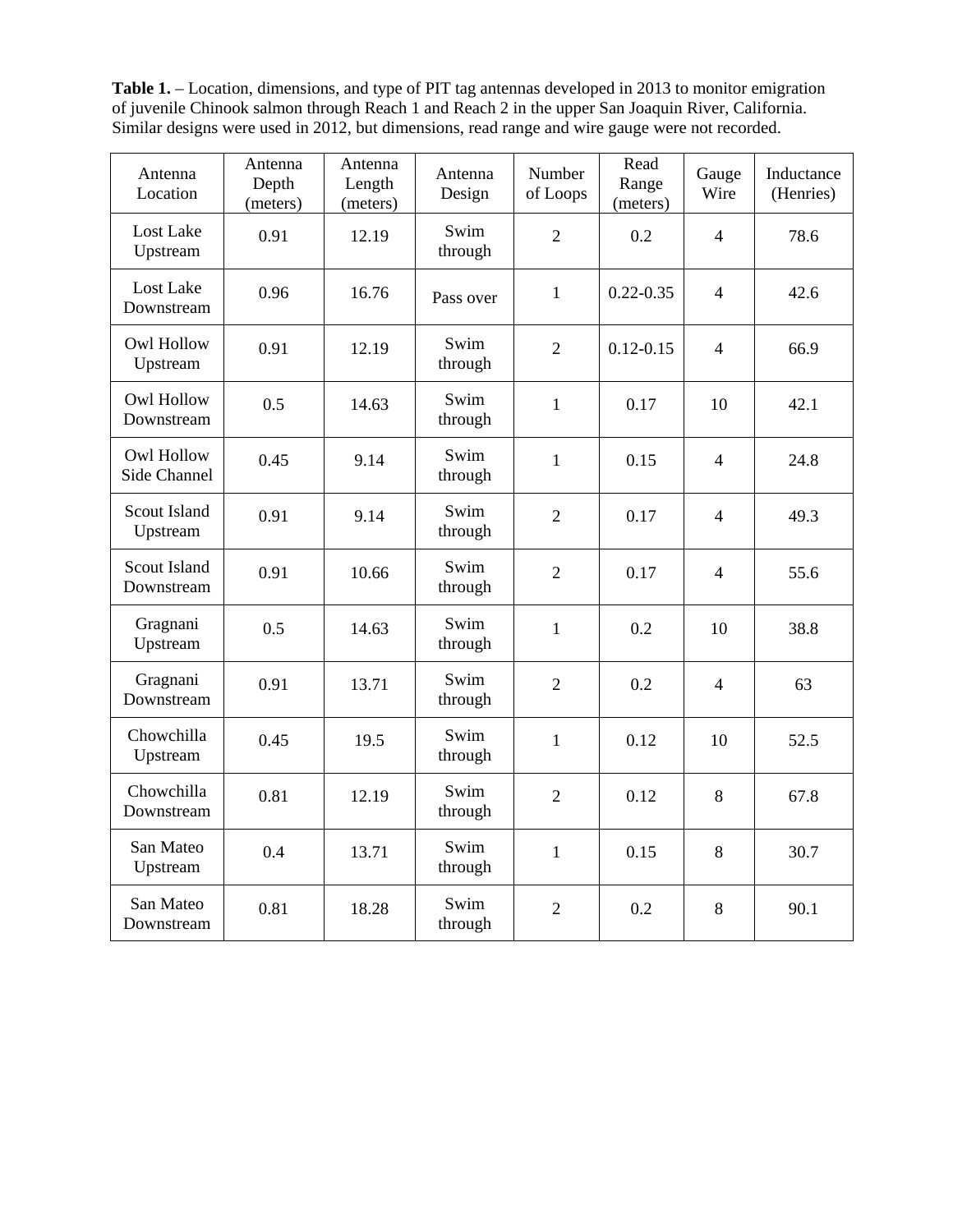### *PIT tagging*

Half duplex PIT tags (Texas Instrument) were selected over other common tags used to track fish movements (*i.e.*, radio and acoustic tags) because they are small, permitting easy insertion into the body cavity of smaller salmon, and inexpensive, allowing tagging and tracking of numerous fish. The tags also have a theoretic infinite life, allowing tracking of the fish over the duration of their lifespan. During the first release in 2012, both 12 and 23 mm PIT tags were used. For all other releases in 2012 and 2013, only 12 mm tags were implanted in salmon. For all tagging efforts, fish were netted from cage pens using a knotless 1/8 inch nylon mesh dip net, transferred into a 18.93 L bucket ( $\sim$  50 fish/bucket). Fish were carried to a riverside fish tagging station, where they were provided a mild anesthetic (Tricaine Methanesulfonate; MS-222) at levels recommended for salmonid anesthesia (40 mg/L; Columbia Basin Fish and Wildlife Authority 1999). Once fish lost equilibrium, fish length (fork length in mm) and weight (g) were obtained, and a viable PIT tag (confirmed by a portable tag reader) was inserted. To insert PIT tags a plastic spring loaded injector, with a Luer lock needle, was used to generate a small incision (< 2 mm) on the side of the fish ahead of the anal fin and posterior to the pelvic fins (Figure 4). Side insertion and manual PIT tag implantation was employed because fish were too small to insert the tag ventrally, and there was concern that fully inserting the spring loaded injector would result in internal organ damage (Figure 4). All PIT tagged salmon were taken back to the cage pens where they were inserted into an empty pen (water to water transfer). The fish were held in the pens for 42 to 72 hours before release to monitor any latent mortality due to the tagging process.



**Figure** 4. - Small incision being made for PIT tag using Luer lock needle (left image), and a 12 mm PIT tag being manually inserted into a juvenile Chinook salmon (right image).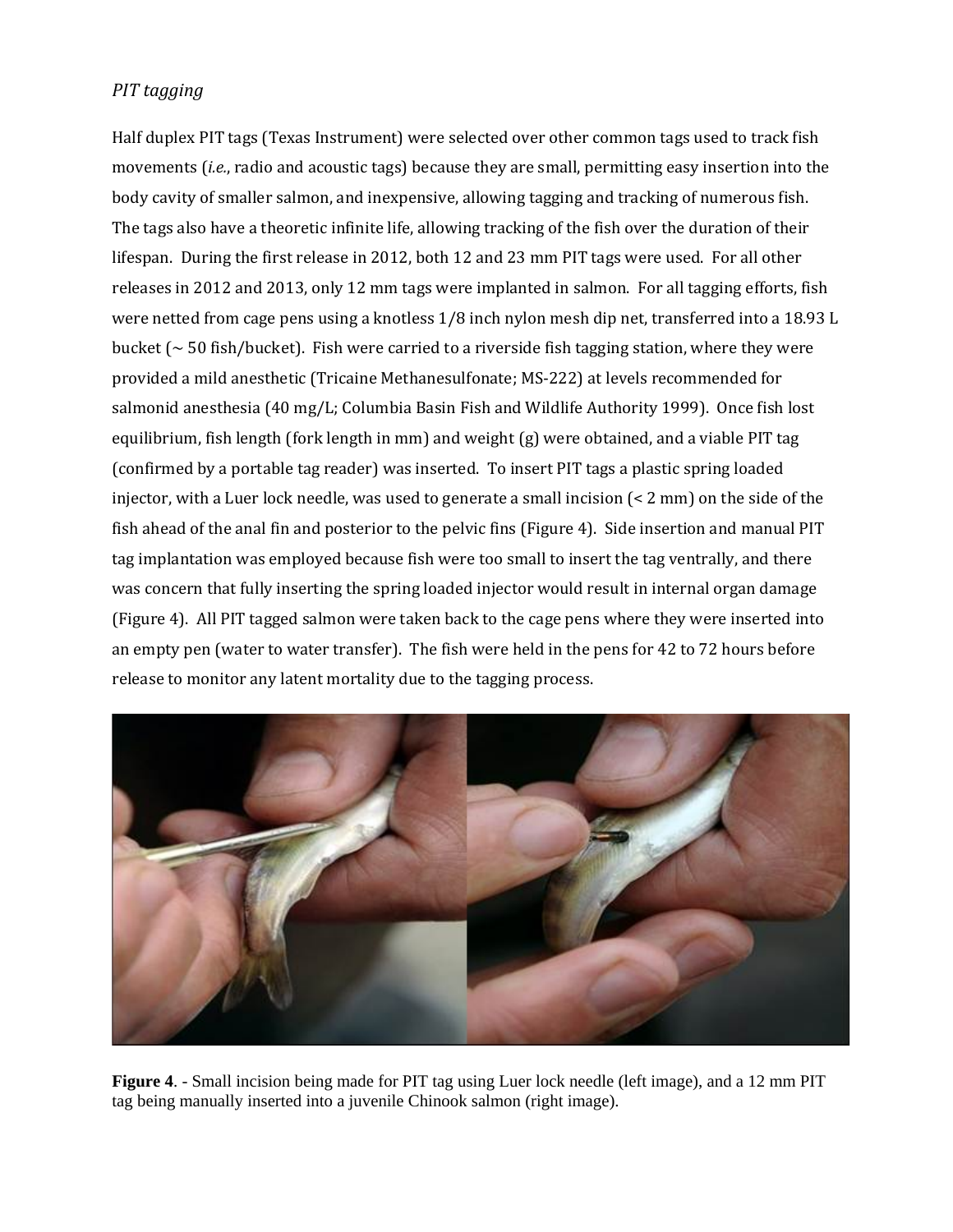#### *Juvenile Salmon Releases*

*2012 Chinook Salmon Releases* - Three releases of juvenile PIT tagged Chinook salmon were completed on 4/16, 4/23, and 4/30/2012, across three different San Joaquin River flows: 355, 505, and 709 cfs. Juvenile salmon were released at the most upstream location in Lost Lake, and were tracked with fixed station PIT tag antenna arrays to San Mateo Crossing (Kerman, CA). PIT tag antennas remained operational, collecting emigration data, through the third week of May.

*2013 Chinook Salmon Releases* - Three releases of juvenile PIT tagged Chinook salmon were completed on 3/1, 4/5, and 4/19/2013, across three different San Joaquin River flows: 392, 600, and 1059 cfs. Juvenile salmon were released below Friant Dam (Friant, CA) and were tracked with fixed station PIT tag antenna arrays to San Mateo Crossing (Kerman, CA). PIT tag antennas remained operational, collecting emigration data, through the third week of May.

For both years of data collection, percent survival of emigrating juvenile salmon is reported as the percentage of fish compared to the total released immediately downstream of Friant Dam that were encountered at each described antenna location.

## **Results**

In 2012, release 1, 2 and 3 were comprised of 95, 277, and 743 salmon, respectively. Mean ( $\pm$  standard deviation) fork lengths (mm) / wet weights (g) of fish in release 2 and 3 were 101.8  $\pm$ 12.2 / 11.2 ± 3.9 and 104.2 ± 12.2 / 18.6 ± 2.3, respectively. In 2013, release 1, 2, and 3 were comprised of 1130, 1025, and 1388, fish respectively. Mean (± standard deviation) fork lengths (mm) / wet weights (g) of fish in releases 1, 2, and 3 were 74.1  $\pm$  3.7 / 4.4  $\pm$  0.8, 71.1  $\pm$  3.3 / 4.2  $\pm$ 0.7,  $69.2 \pm 4.1 / 3.8 \pm 0.9$ , respectively. Across all releases in 2012 and 2013, < 0.05% of tagged salmon experienced mortality during the holding phase following tagging and prior to release. Specific flow regimes in 2013, as a function of release, and over the duration of data collection, are reported in Appendix A. Similar data for 2012 has yet to be summarized, but will be included in future reports. Percent survival of Chinook salmon smolts released in 2012 and 2013, as a function of flows, are reported in Figure 5. Travel time (hours) of salmon smolts between PIT tag antennas in 2012 and 2013 are reported in Table 2.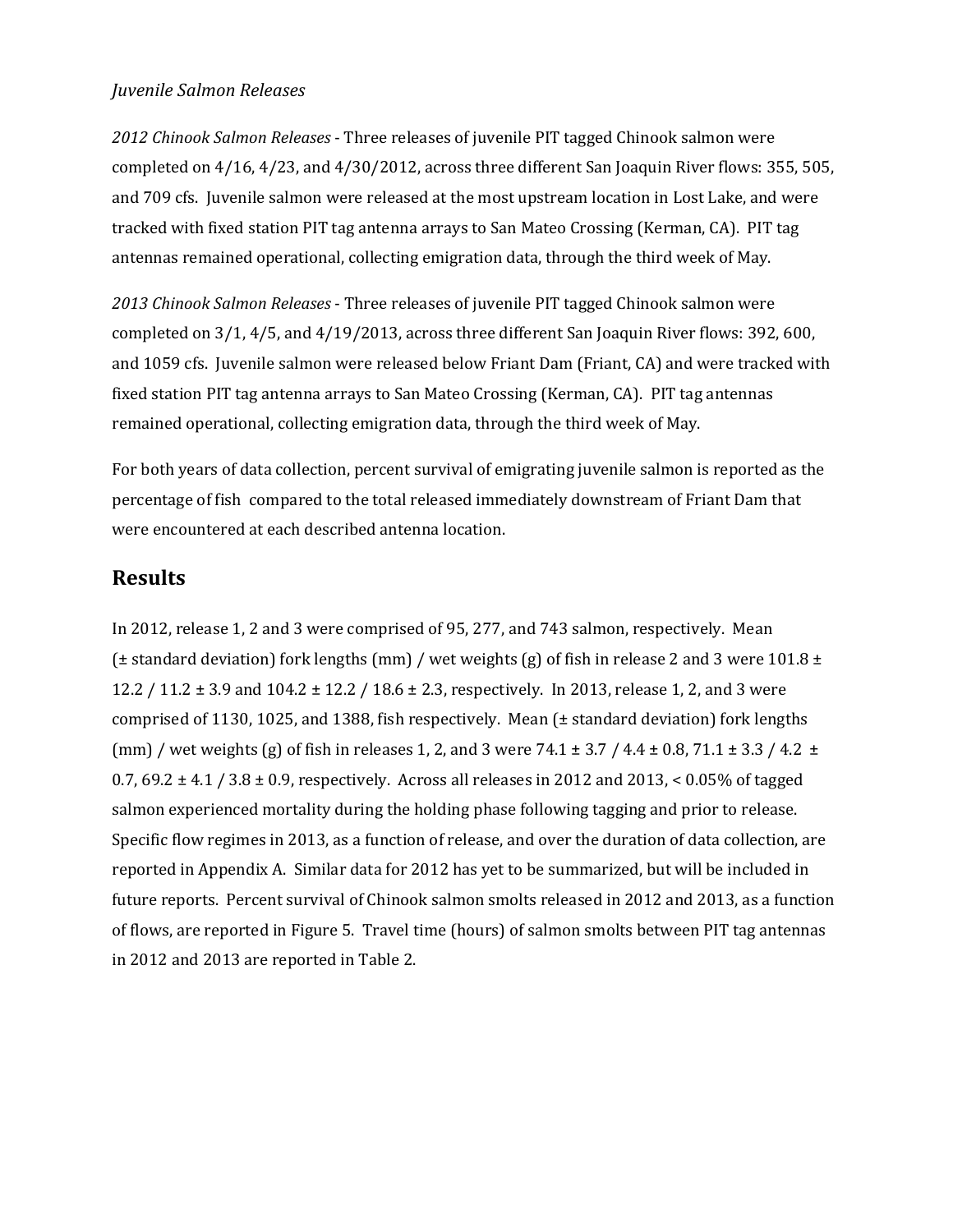

Figure 5. – Percent survival of juvenile Chinook salmon, as monitored by PIT tag antennas, at six locations from downstream of Friant Dam (Lost Lake) to San Mateo Crossing as a function of flows released from Friant Dam in 2012 and 2013.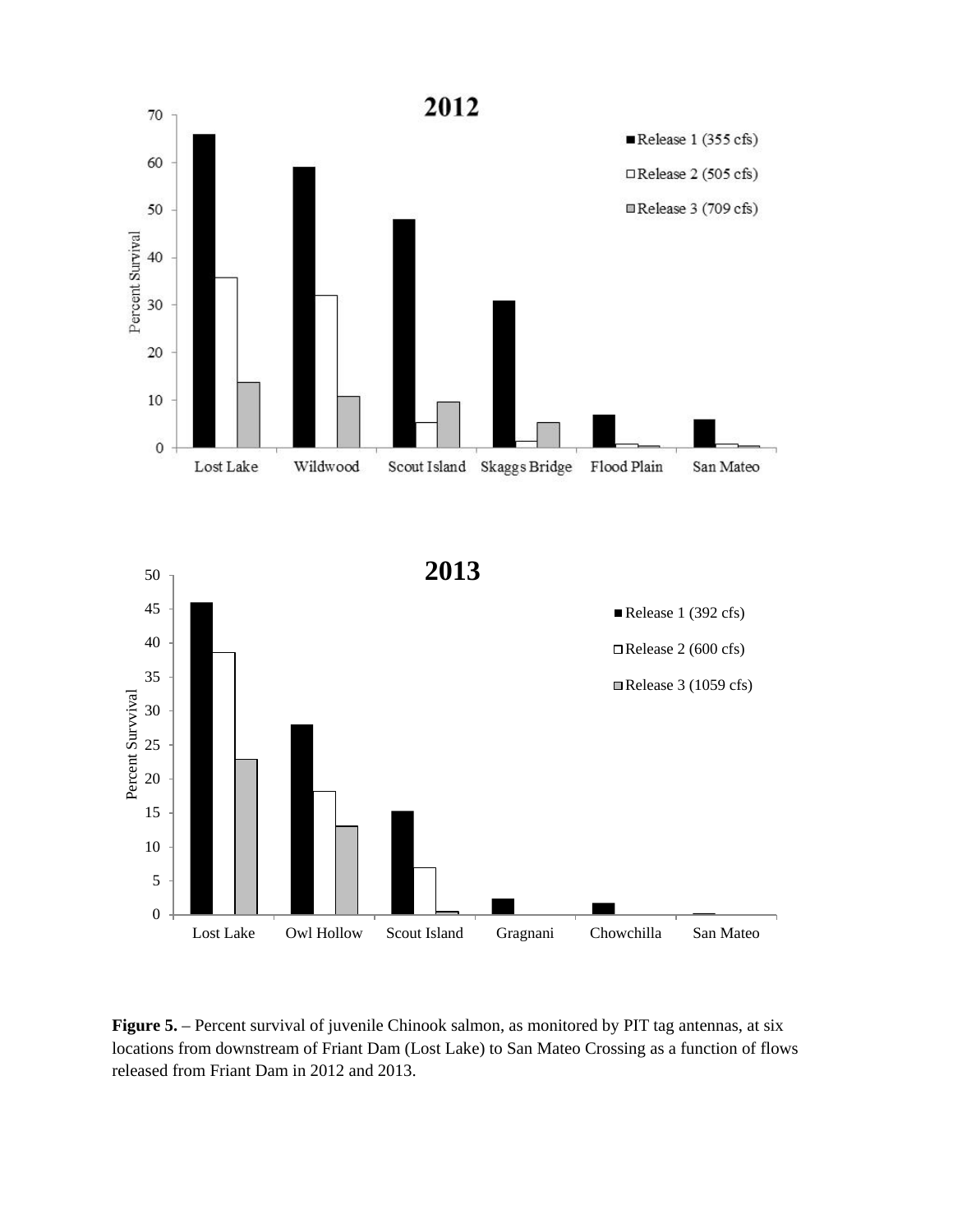|              |                  | Travel Time (h)    |                   |                  |  |  |  |
|--------------|------------------|--------------------|-------------------|------------------|--|--|--|
| <b>Sites</b> | Distance<br>(RM) | Release 1          | Release 2         | Release 3        |  |  |  |
| 2012         |                  |                    |                   |                  |  |  |  |
| LL - WW      | 9                | $61 \pm 89.5$      | $15.3 \pm 4.2$    | <b>NA</b>        |  |  |  |
| $LL$ - $SI$  | 15               | $65.3 \pm 70.2$    | $25.5 \pm 0.0$    | $35.9 \pm 22.3$  |  |  |  |
| $LL - SB$    | 30               | $141.3 \pm 30$     | NA                | $79.6 \pm 0.0$   |  |  |  |
| WW - SI      | 6                | $27.8 \pm 11.1$    | $60.8 \pm 86.2$   | NA               |  |  |  |
| WW-SB        | 21               | $80.6 \pm 36.0$    | $74.2 \pm 7.9$    | NA               |  |  |  |
| $SI - SB$    | 15               | $81.6 \pm 68.5$    | <b>NA</b>         | $34.4 \pm 1.9$   |  |  |  |
| $SB$ - $FP$  | 20               | $191.3 \pm 0.0$    | NA                | <b>NA</b>        |  |  |  |
| SB-SMC       | 23               | $110.4 \pm 45.6$   | $101.6 \pm 35.1$  | NA               |  |  |  |
| LL - SMC     | 53               | NA                 | NA                | $204 \pm 0.0$    |  |  |  |
| 2013         |                  |                    |                   |                  |  |  |  |
| LL-OH        | 6                | $191.6 \pm 434.8$  | $10.1 \pm 1.7$    | $7.8 \pm 7.2$    |  |  |  |
| $LL - SI$    | 15               | $782.3 \pm 625.5$  | $710.3 \pm 212.4$ | <b>NA</b>        |  |  |  |
| $LL - GF$    | 37               | $485.3 \pm 505.7$  | <b>NA</b>         | <b>NA</b>        |  |  |  |
| LL-CH        | 49               | $1316.9 \pm 198.2$ | <b>NA</b>         | NA               |  |  |  |
| OH - SI      | 9                | $430.6 \pm 501.1$  | $720.3 \pm 205.9$ | $492.3 \pm 88.3$ |  |  |  |
| OH - GF      | 31               | $1459.7 \pm 0.0$   | NA                | NA               |  |  |  |
| $SI - GF$    | 22               | $395.3 \pm 507.9$  | NA                | NA               |  |  |  |
| $SI - CH$    | 34               | $239.4 \pm 227.1$  | <b>NA</b>         | NA               |  |  |  |
| SI - SMC     | 38               | $203.4 \pm 0.0$    | NA                | <b>NA</b>        |  |  |  |
| CH - SMC     | $\overline{4}$   | $22.2 \pm 0.0$     | <b>NA</b>         | <b>NA</b>        |  |  |  |

Table 2. – Mean travel time (hours,  $\pm$  standard deviation) of juvenile Chinook salmon between PIT tag antenna arrays in 2012 and 2013. Site name abbreviations are as follows: Lost Lake (LL), Wildwood (WW), Scout Island (SI), Skaggs Bridge (SB), Flood Plain (FP), San Mateo Crossing (SMC), Owl Hollow (OH), Gragnani Farms (GF), Chowchilla (CH).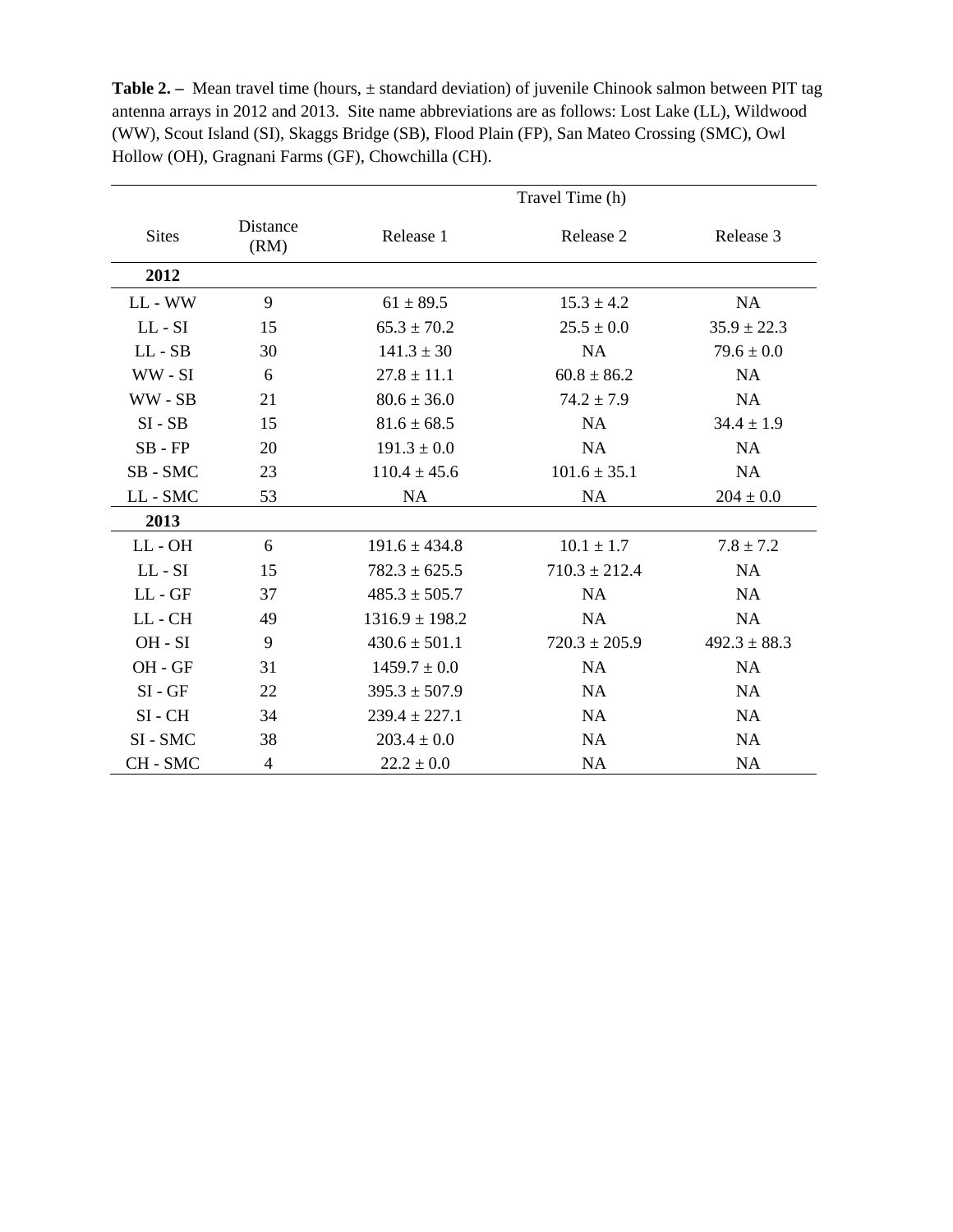## **References**

Berggren, T. J., and M.J. Filardo. 1993. An analysis of variables influencing the migration of juvenile salmonids in the Columbia River basin. North American Journal of Fisheries Management 13(1): 48- 63.

Raymond, H. L. 1968. Migration rates of yearling chinook salmon in relation to flows and impoundments in the Columbia and Snake Rivers. Transactions of the American Fisheries Society 97(4): 356-359.

Michel, C. J., A. J. Ammann, E. D. Chapman, P. T. Sandstrom, H. E. Fish, M. J. Thomas, G. P. Singer, S. T. Lindley, A. P. Klimley, and R. B. MacFarlane. 2013. The effects of environmental factors on the migratory movement patterns of Sacramento River yearling late-fall run Chinook salmon (Oncorhynchus tshawytscha). Environmental Biology of Fishes 96(2-3): 257-271.

Moyle, P.B. 2002. Inland fishes of California. University of California Press, Berkeley, California

Columbia Basin Fish and Wildlife Authority. 1999. PIT Tag Marking Procedures Manual. Columbia Basin Fish and Wildlife Authority PIT Tag Steering Committee, Washington.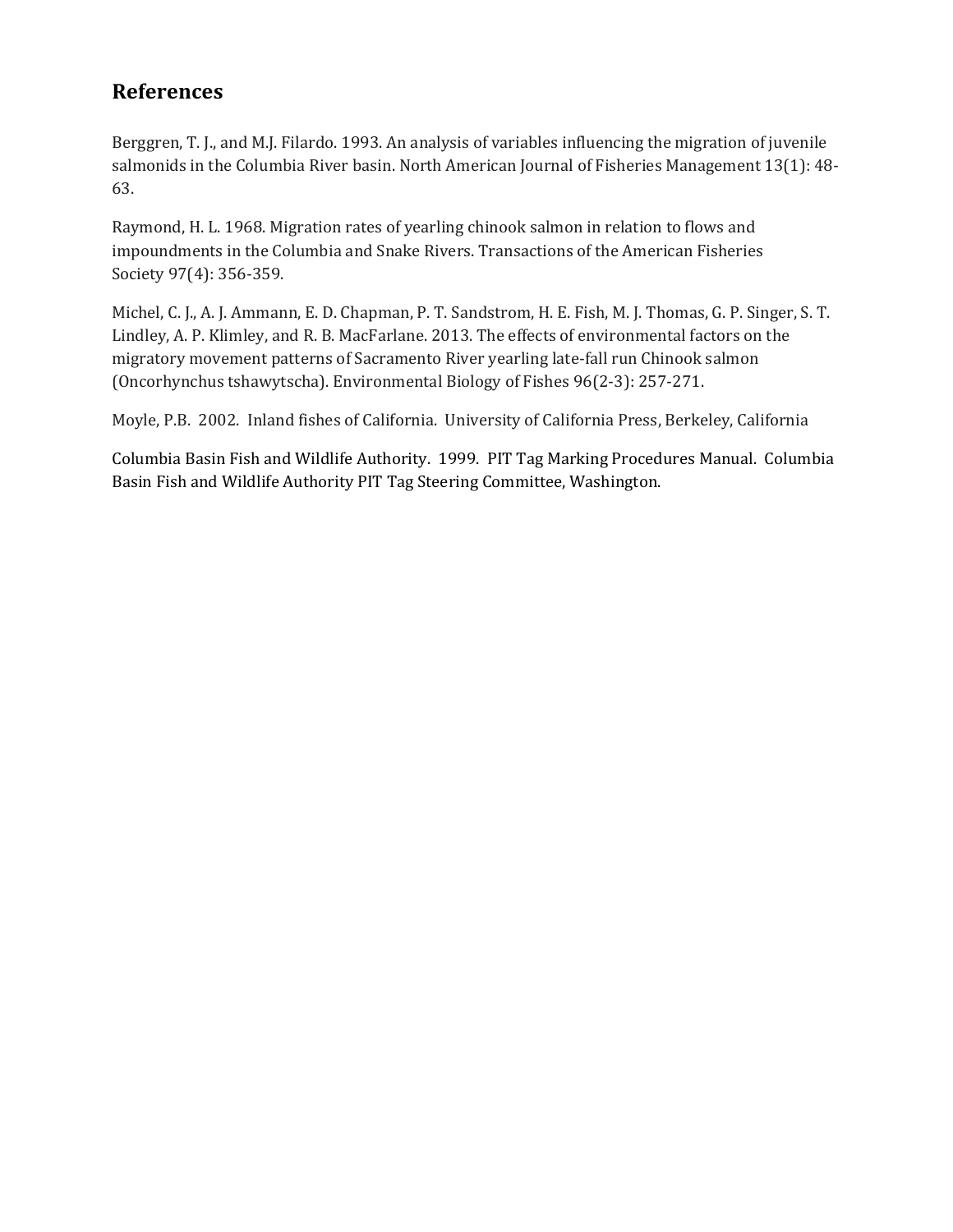



Figure 1A. – Release 1 PIT tag detections (black circles) by date and array location (1 = Lost Lake, 2 = Owl Hollow, 3 = Scout Island, 4 = Gragnani Farms, 5 = Chowchilla, 6 = San Mateo Crossing) as a function of flow (grey line) over the duration of data collection in 2013.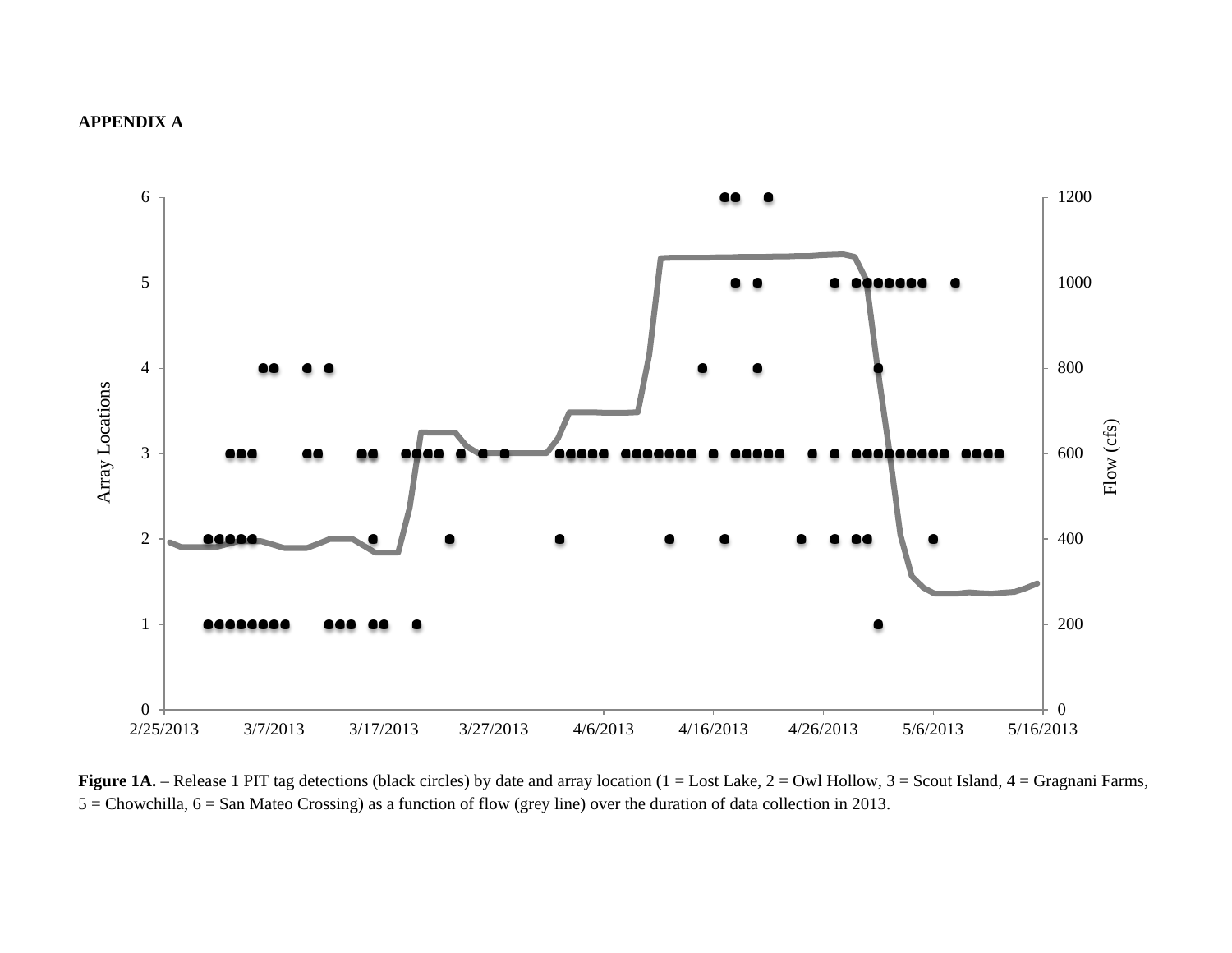

Figure 2A. - Release 2 PIT tag detections (black circles) by date and array location (1 = Lost Lake, 2 = Owl Hollow, 3 = Scout Island) as a function of flow (grey line) over the duration of data collection in 2013.